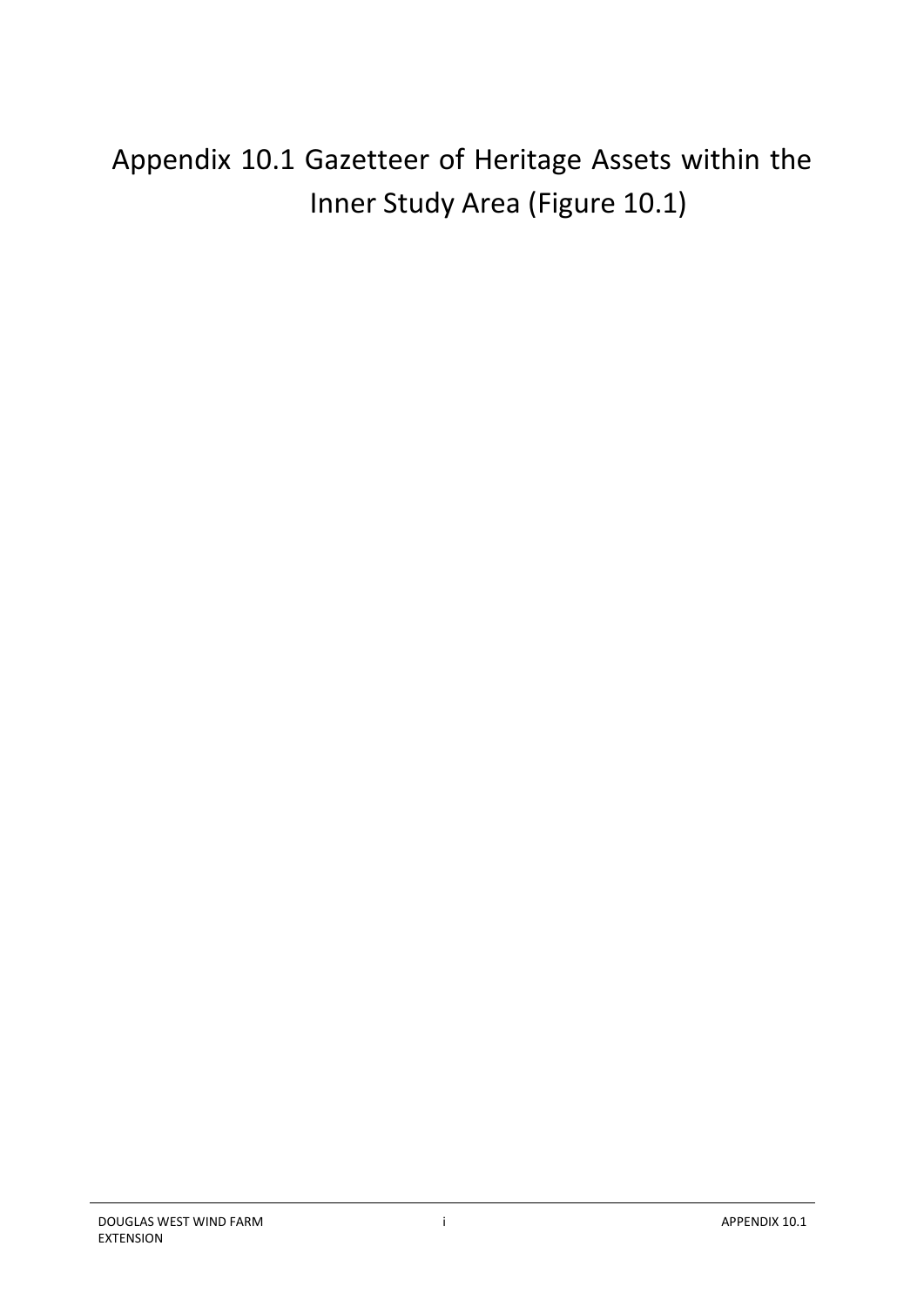This page is intentionally blank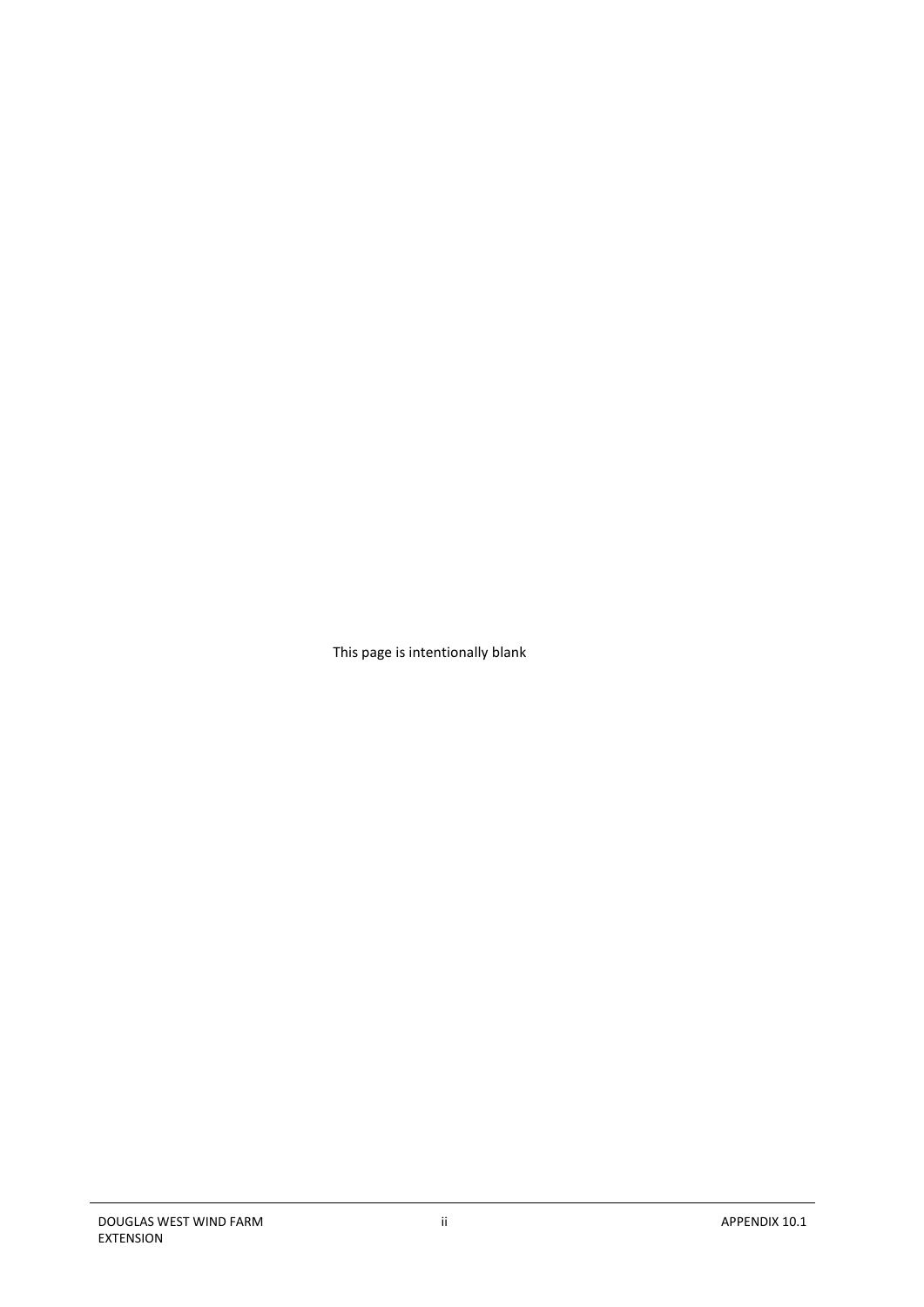## Appendix 10.1 Gazetteer of Heritage Assets within the Inner Study Area (Figure 10.1)

| <b>Asset Ref</b> | <b>Asset Name &amp; Type</b>                             | <b>Sources</b>                            | Easting | <b>Northing</b> | <b>Asset Description</b>                                                                                                                                                                                                                                                                                                                                                             | <b>Asset Sensitivity (Table 10.2)</b> |
|------------------|----------------------------------------------------------|-------------------------------------------|---------|-----------------|--------------------------------------------------------------------------------------------------------------------------------------------------------------------------------------------------------------------------------------------------------------------------------------------------------------------------------------------------------------------------------------|---------------------------------------|
| 10142            | Arkney Hill; Enclosure                                   | HER; Canmore                              | 280560  | 632090          | The HER entry records a circular enclosure, 27.5 m in diameter, defined by a bank measuring 2.8 m in width and 0.4 m in<br>height, and an internal ditch measuring 1.5 m in width. A break in the east may be an entrance. The interior of the<br>enclosure is disturbed and there are no indications of any structures. Its purpose is uncertain. (source: Ordnance Survey<br>1959) | Medium                                |
|                  |                                                          |                                           |         |                 | The enclosure is not visible on modern aerial photography. It now lies within a forestry plantation and the site has been<br>planted over.                                                                                                                                                                                                                                           |                                       |
| 15765            | Henry's Hill; Cropmark                                   | <b>HER</b> ; Canmore                      | 279650  | 631150          | The HER entry records a cropmark described as a rectangular trace c 70 m long east-west by 50 m wide visible on vertical<br>aerial photographs (106G/SCOT/UK87, 10 May 46, frame 4069). The site was not located by field survey (CFA 1994), and<br>the marks visible on aerial photographs are possibly the result of differential vegetation growth. (source: DES 1994 p74)        | Negligible                            |
| 15766            | Rob's Hill; Cropmark                                     | <b>HER; Canmore</b>                       | 281050  | 630880          | The HER entry records a cropmark described as a square trace c 40 m across, visible on vertical aerial photograph<br>(106G/SCOT/UK87, 10 May 46, frame 4071). The site was not located by field survey (CFA 1994), and the mark visible on<br>aerial photographs is possibly the result of differential vegetation growth. (source: DES 1994 p74)                                    | Negligible                            |
| 15767            | Rob's Hill; Cropmark                                     | HER; Canmore                              | 280900  | 630780          | The HER entry records a cropmark described as a square trace c 30 m across respectively, visible on vertical aerial<br>photograph (106G/SCOT/UK87, 10 May 46, frame 4071). The site was not located by field survey (CFA 1994), and the<br>mark visible on aerial photographs is possibly the result of differential vegetation growth. (source: DES 1994 p74)                       | Negligible                            |
| 17329 (41262)    | Brackenside; Enclosure                                   | HER                                       | 281170  | 633230          | The HER entry (17329) records that a field enclosure, the nearest farmstead being "Brackenside", was identified on 1st<br>edition Ordnance Survey map (Lanarkshire38). The 1998 Ordnance Survey 1:10,000 map shows the partial remains of<br>this enclosure. (source: WoSAS 1998)                                                                                                    | Low                                   |
|                  |                                                          |                                           |         |                 | The enclosure appears to have been recorded as two separate entries; 41262 being a duplicate entry for an enclosure of<br>the same description at the same location.                                                                                                                                                                                                                 |                                       |
|                  |                                                          |                                           |         |                 | Remains of the enclosure are visible on modern aerial photography.                                                                                                                                                                                                                                                                                                                   |                                       |
| 17330            | Longhill; Farmstead                                      | HER; Historic maps                        | 282250  | 633080          | The HER entry records that the 1st edition (Lanarkshire 38) (1864) indicates a roofed building and enclosure, named<br>"Longhill". The farmstead is absent from 1998 Ordnance Survey 1:10,000 map. (source: WoSAS 1998)                                                                                                                                                              | Low                                   |
|                  |                                                          |                                           |         |                 | 'Langhill' is marked on Roy's map (1747-55) but it is not shown on the Ordnance Survey 2nd edition (1896).                                                                                                                                                                                                                                                                           |                                       |
| 41009            | Bankend No. 3 Colliery; Industrial;<br><b>Coal Mines</b> | HER; Historic maps; Aerial<br>photography | 279230  | 633090          | The HER entry records that Bankend Colliery grid reference was generated from a map in Guide to the Coalfields (1953)<br>and from the 1:10,000 Ordnance Survey map (NS73SE, 1980). This site has not been checked in the field. (source: Colliery<br>Guardian, Guide to the coalfields 1953)                                                                                         | Negligible                            |
|                  |                                                          |                                           |         |                 | A coal mine is marked at the approximate position on the Ordnance Survey 1st edition map (1864).                                                                                                                                                                                                                                                                                     |                                       |
|                  |                                                          |                                           |         |                 | No remains. The site lies within an area of restored opencast coal working, as evident on modern aerial photography.                                                                                                                                                                                                                                                                 |                                       |
| 41037            | Bankend No.13 Colliery; Industrial;<br><b>Coal Mines</b> | HER; Historic maps; Aerial<br>photography | 279950  | 633650          | The HER entry records that Bankend Colliery grid reference was generated from a map in Guide to the Coalfields (1953)<br>and from the 1:10,000 Ordnance Survey map (NS73SE, 1980). This site has not been checked in the field. (source: Colliery<br>Guardian, Guide to the coalfields 1953)                                                                                         | Negligible                            |
|                  |                                                          |                                           |         |                 | A coal mine is marked at the approximate position on the Ordnance Survey 1st edition map (1864).                                                                                                                                                                                                                                                                                     |                                       |
|                  |                                                          |                                           |         |                 | No remains. The site lies within an area of restored opencast coal working, as evident on modern aerial photography.                                                                                                                                                                                                                                                                 |                                       |
|                  |                                                          |                                           |         |                 |                                                                                                                                                                                                                                                                                                                                                                                      |                                       |
|                  |                                                          |                                           |         |                 |                                                                                                                                                                                                                                                                                                                                                                                      |                                       |
|                  |                                                          |                                           |         |                 |                                                                                                                                                                                                                                                                                                                                                                                      |                                       |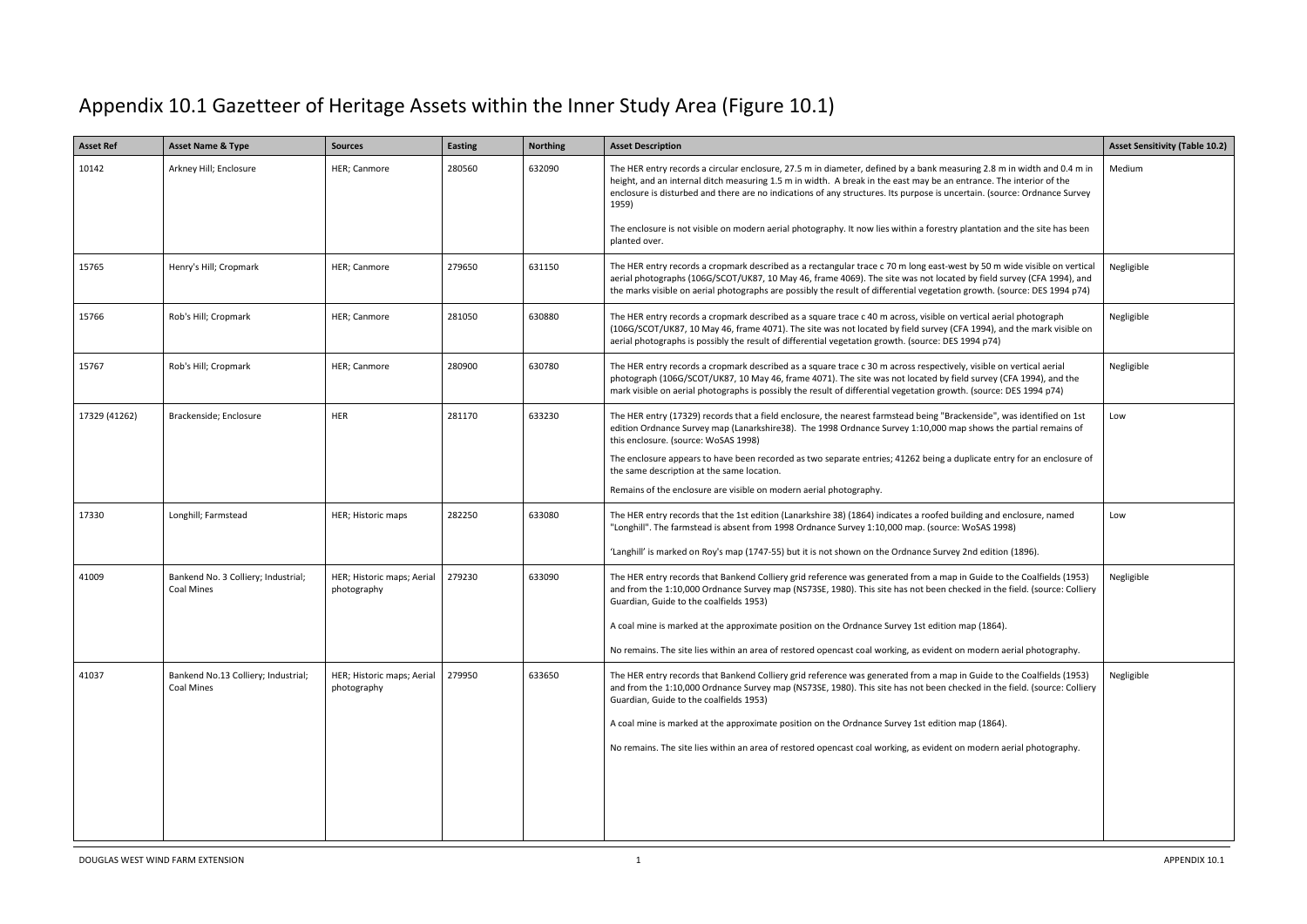| <b>Asset Ref</b> | <b>Asset Name &amp; Type</b>         | <b>Sources</b>                            | Easting | <b>Northing</b> | <b>Asset Description</b>                                                                                                                                                                                                                                                                                                                                                                                                                                                                                                   | <b>Asset Sensitivity (Table 10.2)</b> |
|------------------|--------------------------------------|-------------------------------------------|---------|-----------------|----------------------------------------------------------------------------------------------------------------------------------------------------------------------------------------------------------------------------------------------------------------------------------------------------------------------------------------------------------------------------------------------------------------------------------------------------------------------------------------------------------------------------|---------------------------------------|
| 58095            | Middlemuir Row; Miner's Row          | HER; Historic maps; Aerial<br>photography | 280420  | 633640          | The HER entry records that Middlemuir Row was a site identified during the course of an Environmental Assessment<br>conducted in advance of a proposed overhead power line between Andershaw Windfarm and Coalburn Sub-station.<br>Possible Houses shown on the 2nd edition Ordnance Survey map. (source: WoSAS 2009)                                                                                                                                                                                                      | Negligible                            |
|                  |                                      |                                           |         |                 | Middlemuir Row is shown on the Ordnance Survey 2nd edition map (1896) as two rows of terraced houses comprising a<br>total of eight individual properties.                                                                                                                                                                                                                                                                                                                                                                 |                                       |
|                  |                                      |                                           |         |                 | No remains. The site lies within an area of restored opencast coal working.                                                                                                                                                                                                                                                                                                                                                                                                                                                |                                       |
| 58096            | Arkney Hill; Sheep Ree               | HER; Modern maps;<br>Aerial photography   | 281550  | 631970          | The HER entry records that a Post-Medieval Sheep ree noted on the 1st edition Ordnance Survey map (1864) and on<br>aerial photographs is a site identified during the course of an Environmental Assessment conducted in advance of a<br>proposed overhead power line between Andershaw Windfarm and Coalburn Sub-station. (source: WoSAS 2009)                                                                                                                                                                            | Negligible                            |
|                  |                                      |                                           |         |                 | The former sheep ree is not shown on 2019 Ordnance Survey maps. A rectangular enclosure, measuring around 30 m<br>east-west by 17 m, is visible on modern aerial photographs.                                                                                                                                                                                                                                                                                                                                              |                                       |
| 58097            | Alder Burn; Sheepfold                | HER; Aerial photography                   | 281940  | 631750          | The HER entry records that a Post-Medieval Sheepfold noted on aerial photographs is a site identified during the course<br>of an Environmental Assessment conducted in advance of a proposed overhead power line between Andershaw<br>Windfarm and Coalburn Sub-station. (source: WoSAS 2009)                                                                                                                                                                                                                              | Negligible                            |
|                  |                                      |                                           |         |                 | A circular sheepfold 10 m in diameter is visible on modern aerial photographs.                                                                                                                                                                                                                                                                                                                                                                                                                                             |                                       |
| 58098            | Alder Burn; Sheepfold                | HER; Aerial photography                   | 282020  | 631650          | The HER entry records that a Post-Medieval Sheepfold noted on the 1st edition Ordnance Survey map is a site identified<br>during the course of an Environmental Assessment conducted in advance of a proposed overhead power line between<br>Andershaw Windfarm and Coalburn Sub-station. (source: WoSAS 2009)                                                                                                                                                                                                             | Negligible                            |
|                  |                                      |                                           |         |                 | No remains of the sheepfold are visible on modern aerial photographs.                                                                                                                                                                                                                                                                                                                                                                                                                                                      |                                       |
| 58099            | Blackwood Hill; Rifle Range          | HER; Aerial photography                   | 281650  | 631150          | The HER entry records that a rifle range shown on the 1912 Ordnance Survey map is a site identified during the course of<br>an Environmental Assessment conducted in advance of a proposed overhead power line between Andershaw Windfarm<br>and Coalburn Sub-station. (source: WoSAS 2009)                                                                                                                                                                                                                                | Low                                   |
|                  |                                      |                                           |         |                 | The target butts are visible on modern aerial photographs along with possible earthworks that may represent various<br>shooting positions.                                                                                                                                                                                                                                                                                                                                                                                 |                                       |
| 66513            | Brackenside; Rig and Furrow          | HER; Aerial photography                   | 280610  | 633130          | The HER entry records that an area of rig and furrow cultivation is visible on an aerial photograph taken in 1946 in the<br>area to the west of Brackenside. Visible traces of cultivation cover an area around 200 m by 200 m. (source: Addyman<br>Archaeology 2012)                                                                                                                                                                                                                                                      | Low                                   |
|                  |                                      |                                           |         |                 | No evidence of cultivation can be made out on modern aerial photographs.                                                                                                                                                                                                                                                                                                                                                                                                                                                   |                                       |
| 66514            | Poniel Water; Buildings; Settlement  | HER; Aerial photography                   | 280910  | 633030          | The HER entry records that a number of rectilinear structures are visible on an aerial photograph from 1946 on the<br>eastern bank of the Sheil Burn, a tributary of the Poniel Water. These do not conform to any settlement mapped on<br>Ordnance Survey mapping or Roy's Military Survey, suggesting that they may represent earlier occupation. (source:<br>Addyman Archaeology 2012)                                                                                                                                  | Low                                   |
|                  |                                      |                                           |         |                 | Possible traces of earthwork remains of possible structures are visible on modern aerial photographs.                                                                                                                                                                                                                                                                                                                                                                                                                      |                                       |
| 66515            | Poniel Water; Field Clearance Cairns | HER; Aerial photography                   | 281000  | 633300          | The HER entry records that a series of small circular features is visible on the southern bank of the Poniel Water on an<br>aerial photograph taken in 1946. At least 12 examples are visible, covering an area around 270 m east-west by 190 m<br>north-south. These could represent field clearance cairns, though it is also possible that they could be collapsed bell-pits,<br>as Roy's Military Survey indicated the presence of 'Cole Pits' on the northern bank of the burn. (source: Addyman<br>Archaeology 2012) | Low                                   |
|                  |                                      |                                           |         |                 | No obvious features that might conform to possible clearance cairns can be made out on modern aerial photographs.                                                                                                                                                                                                                                                                                                                                                                                                          |                                       |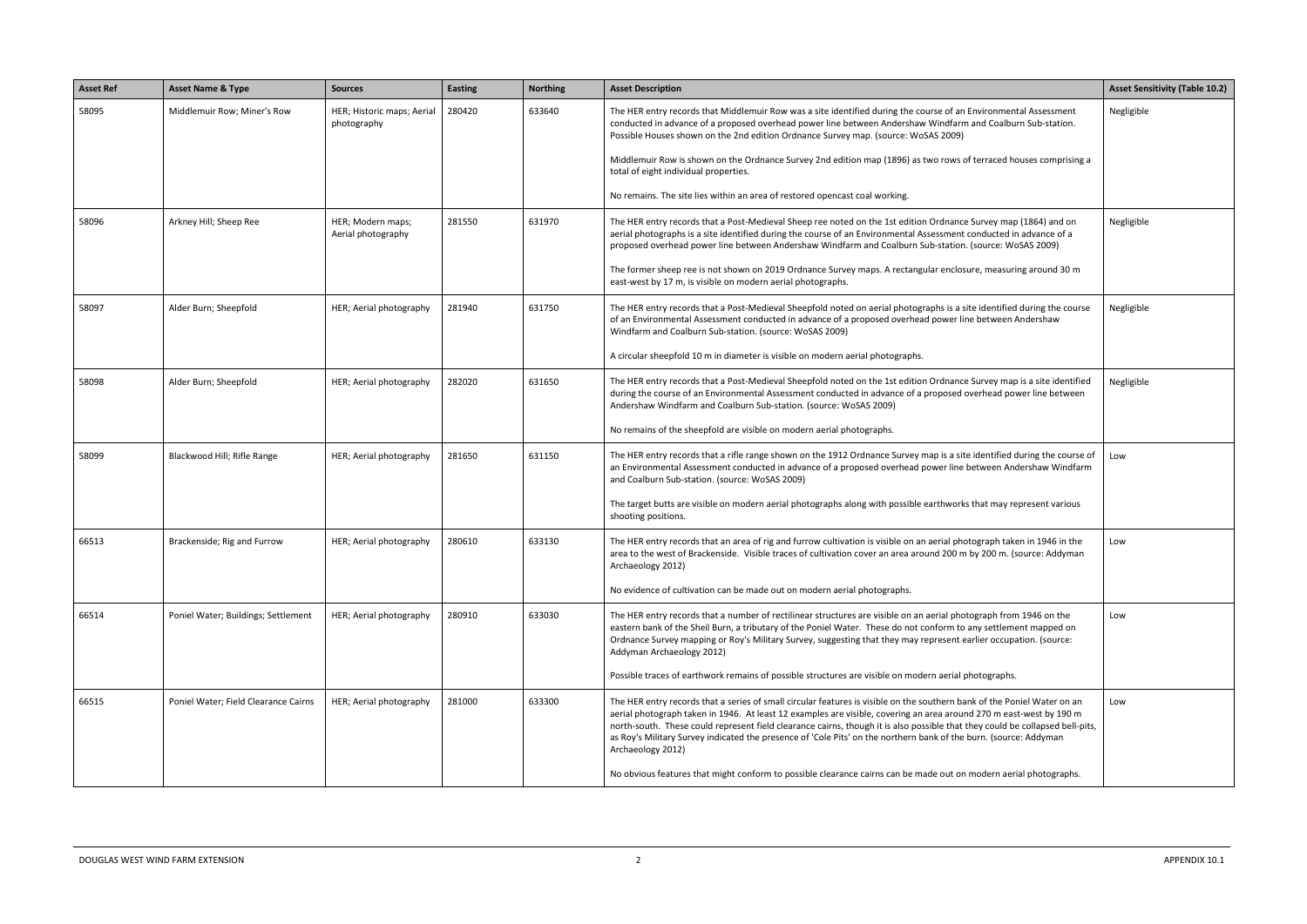| <b>Asset Ref</b> | <b>Asset Name &amp; Type</b>  | <b>Sources</b>                       | <b>Easting</b> | <b>Northing</b> | <b>Asset Description</b>                                                                                                                                                                                                                                                                                                                                                                                                                                                      | <b>Asset Sensitivity (Table 10.2)</b> |
|------------------|-------------------------------|--------------------------------------|----------------|-----------------|-------------------------------------------------------------------------------------------------------------------------------------------------------------------------------------------------------------------------------------------------------------------------------------------------------------------------------------------------------------------------------------------------------------------------------------------------------------------------------|---------------------------------------|
| 66516            | Brackenside; Cairn (Possible) | HER; Aerial photography              | 280660         | 633090          | The HER entry records that a possible prehistoric cairn can be identified on an aerial photograph taken in 1946 in the<br>area to the east of Brackenside. The feature does lie within an area where evidence for cultivation is also visible,<br>suggesting that it could also be related to clearance. (source: Addyman Archaeology 2012)                                                                                                                                   | Unknown                               |
|                  |                               |                                      |                |                 | No obvious feature that might conform to possible cairn described can be made out on modern aerial photographs.                                                                                                                                                                                                                                                                                                                                                               |                                       |
| DWE01            | Erkny Hill; Farmstead         | Historic maps; Aerial<br>photography | 281300         | 632000          | 'Erkny hill' settlement is marked on Roy's map (1747-55) as a small farmstead comprising a small group of buildings and<br>enclosures set within an area of cultivation. The farmstead is not shown on the Ordnance Survey 1st edition map (1864).                                                                                                                                                                                                                            | Negligible                            |
|                  |                               |                                      |                |                 | The recorded location, as shown on Roy's map would accord to a location that is now covered by the forestry plantation<br>on Arkney Hill and no remains are visible on modern aerial photographs.                                                                                                                                                                                                                                                                             |                                       |
| DWE02            | Sheepfold                     | Historic maps; Aerial<br>photography | 280244         | 631830          | A circular sheepfold is shown on the Ordnance Survey 1st edition (1864) map but is not shown on the 2nd edition (1896)                                                                                                                                                                                                                                                                                                                                                        | Negligible                            |
|                  |                               |                                      |                |                 | The recorded location is now within a forestry plantation on Arkney Hill and no remains are visible on modern aerial<br>photographs                                                                                                                                                                                                                                                                                                                                           |                                       |
| DWE03            | Stand Burn; Farmstead         | Historic maps; Aerial<br>photography | 282000         | 631700          | 'Stand burn' is marked on Roy's map (1747-55) as a small farmstead comprising a small group of buildings and enclosures<br>set within an area of cultivation. The farmstead is not shown on the Ordnance Survey 1st edition map (1864). Stonyburn<br>is marked on Ross's map (1773) and on (Forrest's map (1816) and on Thomson's map (1822).                                                                                                                                 | Low                                   |
|                  |                               |                                      |                |                 | The recorded location, as shown on Roy's map would accord to a location that is now open moorland on Arkney Hill and<br>where remains of fields of rig and furrow cultivation are visible on modern aerial photographs. No remains of any<br>buildings are apparent on the aerial photography.                                                                                                                                                                                |                                       |
| DWE04            | Aller Burn: Farmstead         | Historic maps; Aerial<br>photography | 282400         | 632000          | 'Aller Burn' is marked on Roy's map (1747-55) as a small farmstead comprising a small group of buildings set within an<br>area of cultivation. The farmstead is not shown on the Ordnance Survey 1st edition map (1864).                                                                                                                                                                                                                                                      | Low                                   |
|                  |                               |                                      |                |                 | A small farmstead with attached enclosure, named as Alderburn, is shown on the Ordnance Survey 1st edition map<br>(1864) on the opposite bank of the Alder Burn.                                                                                                                                                                                                                                                                                                              |                                       |
|                  |                               |                                      |                |                 | The recorded location, as shown on Roy's map would accord to a location that is now open moorland on Arkney Hill and<br>where remains of fields of rig and furrow cultivation (DWE05) are visible on modern aerial photographs. No remains of<br>any buildings are apparent on the aerial photography.                                                                                                                                                                        |                                       |
| DWE05            | <b>Rig and Furrow</b>         | Historic maps; Aerial<br>photography | 2820780        | 6318300         | An extensive area of rig and furrow cultivation is visible on modern aerial photographs along the northwest side of the<br>Alder Burn, roughly corresponding to the location of Standburn farmstead recorded from Roy's map onwards until ca<br>1822 (Thomson's map).                                                                                                                                                                                                         | Low                                   |
|                  |                               |                                      |                |                 | No cultivation, or former fields are shown on any later (2nd edition or subsequent) maps so it is likely that the cultivation<br>predates the mid 19th century and may be associated with the farmsteads of 'Stand burn' (DWE03) and 'Aller Burn'<br>(DWE04) marked on Roy's map (1747-55).                                                                                                                                                                                   |                                       |
| DWE06            | <b>Brackenside</b>            | Historic maps; Aerial<br>photography | 280380         | 633050          | 'Brackenside' is depicted as a single rectangular roofed building with garden enclosure set within a larger roughly square<br>enclosure. The farmstead, in the same configuration, is shown on the Ordnance Survey 1st edition map (1864) as a group<br>of four roofed buildings and a well. It is also shown on the 2 <sup>nd</sup> edition (1896) and 1912 edition maps (Lanarkshire Sheet<br>XXXVII.SE).                                                                   | Low                                   |
|                  |                               |                                      |                |                 | The farmstead survives as upstanding ruins, visible on modern aerial photography.                                                                                                                                                                                                                                                                                                                                                                                             |                                       |
| DWE07            | Brockley                      | Historic maps; Aerial<br>photography | 280145         | 633245          | 'Broakly' is marked on Roy's map (1747-55) as a small farmstead comprising a building and two enclosures set within an<br>area of cultivation on the north side of the Poniel Water. The farmstead, in the same configuration, (named as 'Brockley')<br>is shown on the Ordnance Survey 1st edition map (1864) as a group of four roofed buildings and a well. It is also shown<br>on the 2 <sup>nd</sup> edition (1896) and 1912 edition maps (Lanarkshire Sheet XXXVII.SE). | Low                                   |
|                  |                               |                                      |                |                 | No remains of any buildings are apparent on the aerial photography.                                                                                                                                                                                                                                                                                                                                                                                                           |                                       |